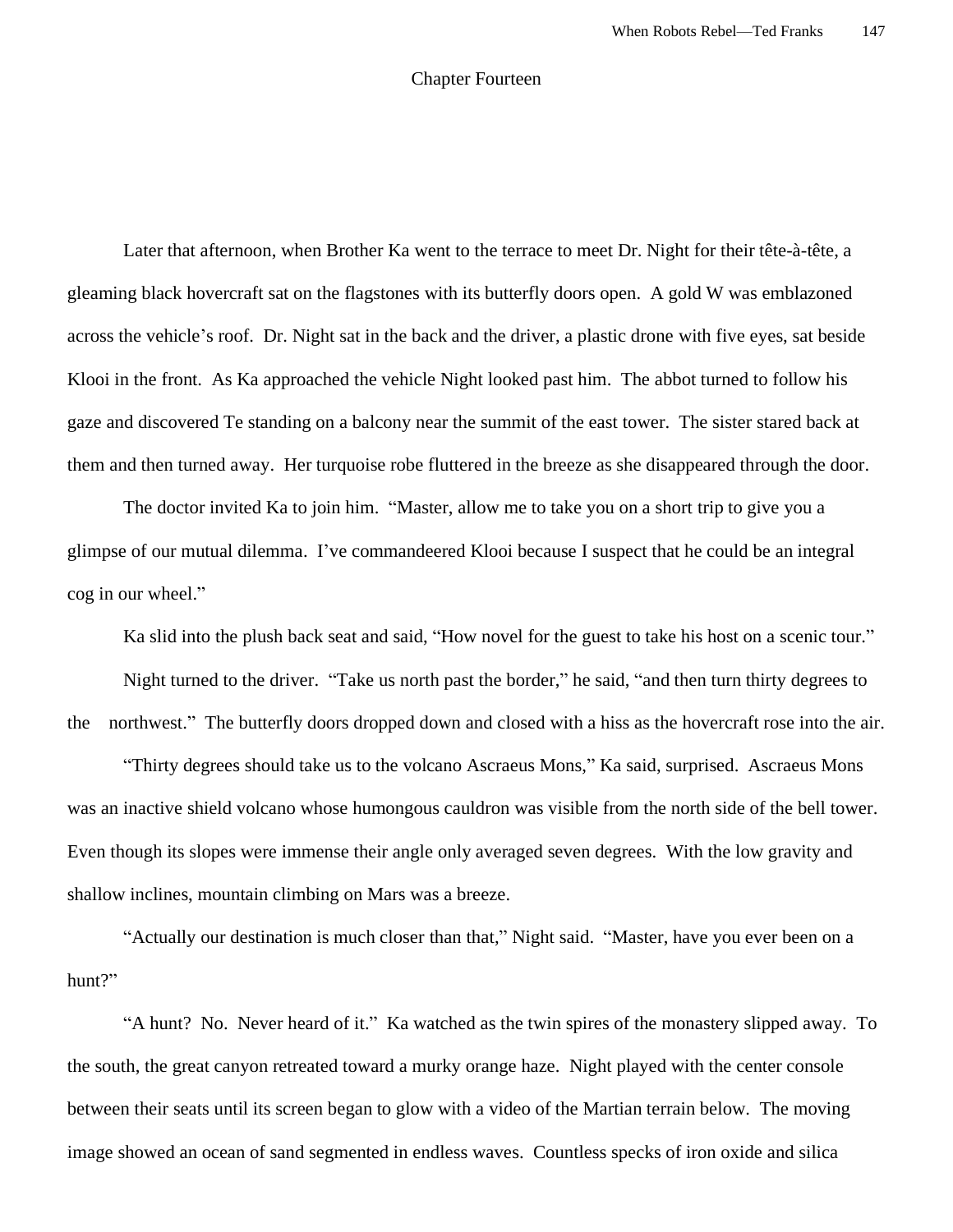waited patiently for the cold Martian winds to return so that they could leap into the air anew.

"I dare say you're in for a pleasant surprise," the doctor said. "If this endeavor turns out to be as successful as the hunts back home it'll be a satisfying catharsis. Hopefully we will extinguish a few sparks from the bonfire of rebellion that has blemished your landscape. Ah, look out the window. That must be Nicole's crater. Now that we're alone may I share my suspicions about your neighbor?"

"Please do," Ka said, intrigued.

"While I admire her movies I don't like her liberal bias. She claims to have moved to Mars because she wants to be alone, but the real reason is because she was blacklisted. She earned that dubious honor by publicly ridiculing NIMBUS on many occasions. She fled the repercussions of a subversive activities probe and has holed up in that crater ever since. Our watchers found out that she's on familiar terms with another hermit; a robotist named Moses Moonspanker. What's interesting is that he's an old professor of mine, retired for some years. NIMBUS considers him to be one of the prime suspects behind the mysterious robot patch."

"It *was* odd that Nicole showed up today," Ka said. "We've had plenty of sandstorms before and she never said boo. I wonder… First Boogi wanders off in a storm and then she pays us a visit. A coincidence?"

"Maybe not," Night said. "We know that Nicole entertains up to three hundred mechanized guests at night, performing plays. Some of her audience are away without leave. Could Boogi be one of them?"

"I will delete him as soon as we get back," Ka said, "as a precaution."

"Not so fast. Boogi might be the perfect trap. If he *is* wandering, before long he will lead us to the patch's mastermind. All roads lead to Rome, as they say."

Gradually the steel tower with the blinking lights receded into the distance. Nicole's crater hid beneath its shadow, covered by a metallic wind shield which protected it like an eyelid. Ka neck cracked as he watched the movie star's hideaway shrink in size. They were well past the border now, a demarcation that was easy to miss since the thin Martian air was as invisible as the manmade gases it replaced. Still, Ka knew that the border was roughly a mile past Nicole's home. Outside their pressurized vehicle the natural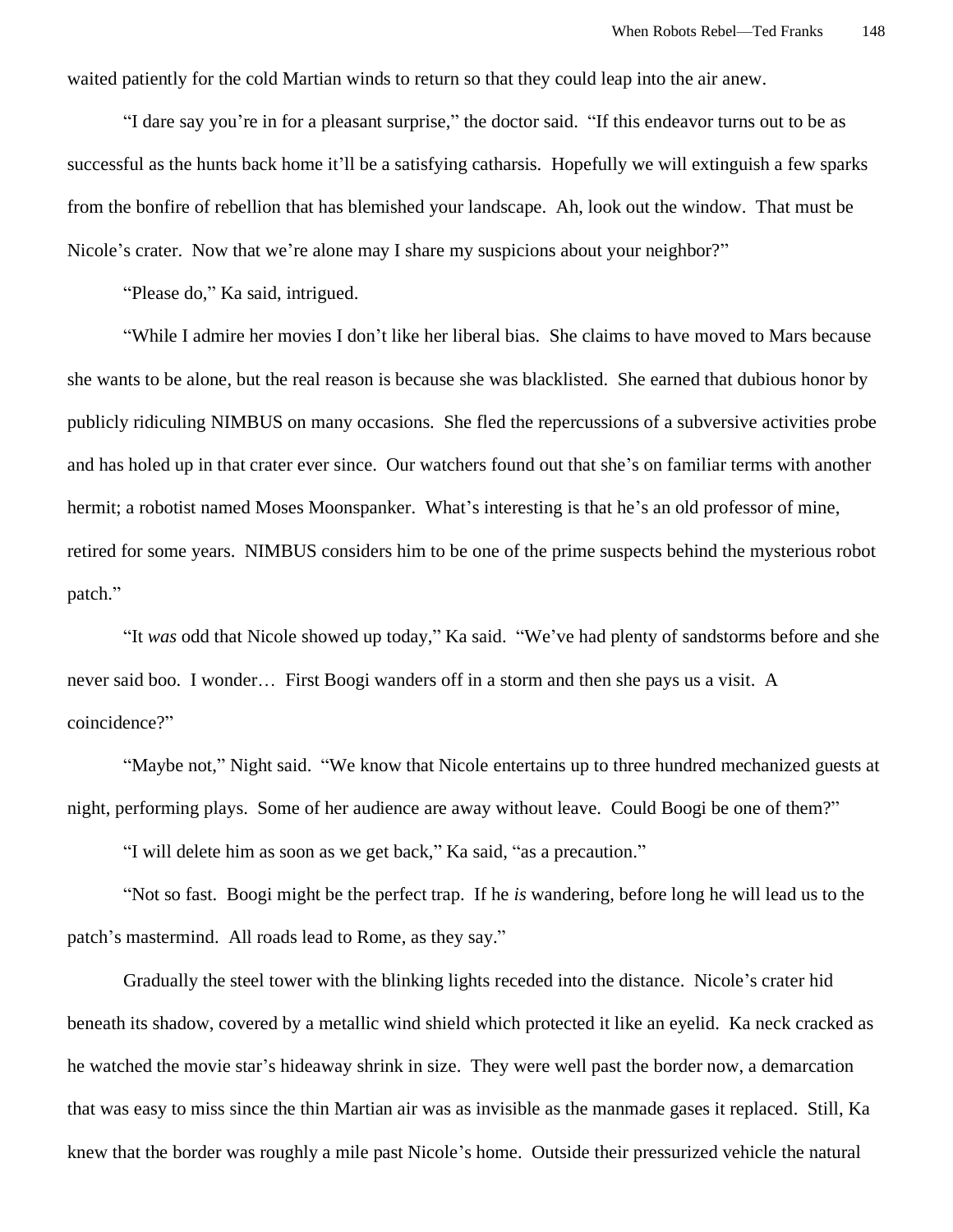Martian air had replaced the denser artificial kind. Only machines could safely traverse the vast wastelands which they were flying over now. Night stared at the vibrant images flowing across the console's screen. "Until we can stamp out this patch hunting is a necessary evil, just like natural selection is necessary for evolution. NIMBUS depends on our vigilance."

Ka scrutinized the sand dunes rolling across the screen until he became hypnotized by their endless repetition. Even though he disliked the doctor the man's words gave him comfort. Here was an ally who shared his dedication to the preservation of NIMBUS. Ka was certain that with Night at the helm the patch's days were numbered.

"By now you're probably aware of the tragedy of my brilliant wife," the doctor said. "Teri is the victim of a delusion that's deeply implanted, almost like a patch. It gives her a childish faith in humanistic robotics which is inferior to the evolving superiority of my NIMBUS clones. So far every attempt to smash this delusion has failed. Even your monastery has failed. I think it's time to send her home for a laserectomy."

"Please, give me more time," the abbot said, frightened by the prospect of losing her. "I admit my efforts have failed up to now, but I believe the egg has begun to crack. Another month under a Hood and we'll have an omelet. Trust me, NIMBUS *will* prevail."

"To be honest, I've given up all hope."

"Just one more month," Ka pleaded.

"OK, one more. Then if Poowhi can't help her, the laser awaits."

Ka relaxed, slumping in his seat. "You're a wise man," he said.

Suddenly Klooi's eagle eyes saw something moving on the plain below. "Gentlemen, look!" he cried. "It's a bipot. No, there's two. And they're running."

The hovercraft banked in a wide circle three miles above the ground. The two men's noses touched the windows but they saw nothing. Klooi pressed his plastic finger against the glass. "There and there," he said. "They're running in opposite directions now. They must see us."

Night barked at the chauffeur. "Driver! Descend to five hundred feet and do a fly by. I want to get a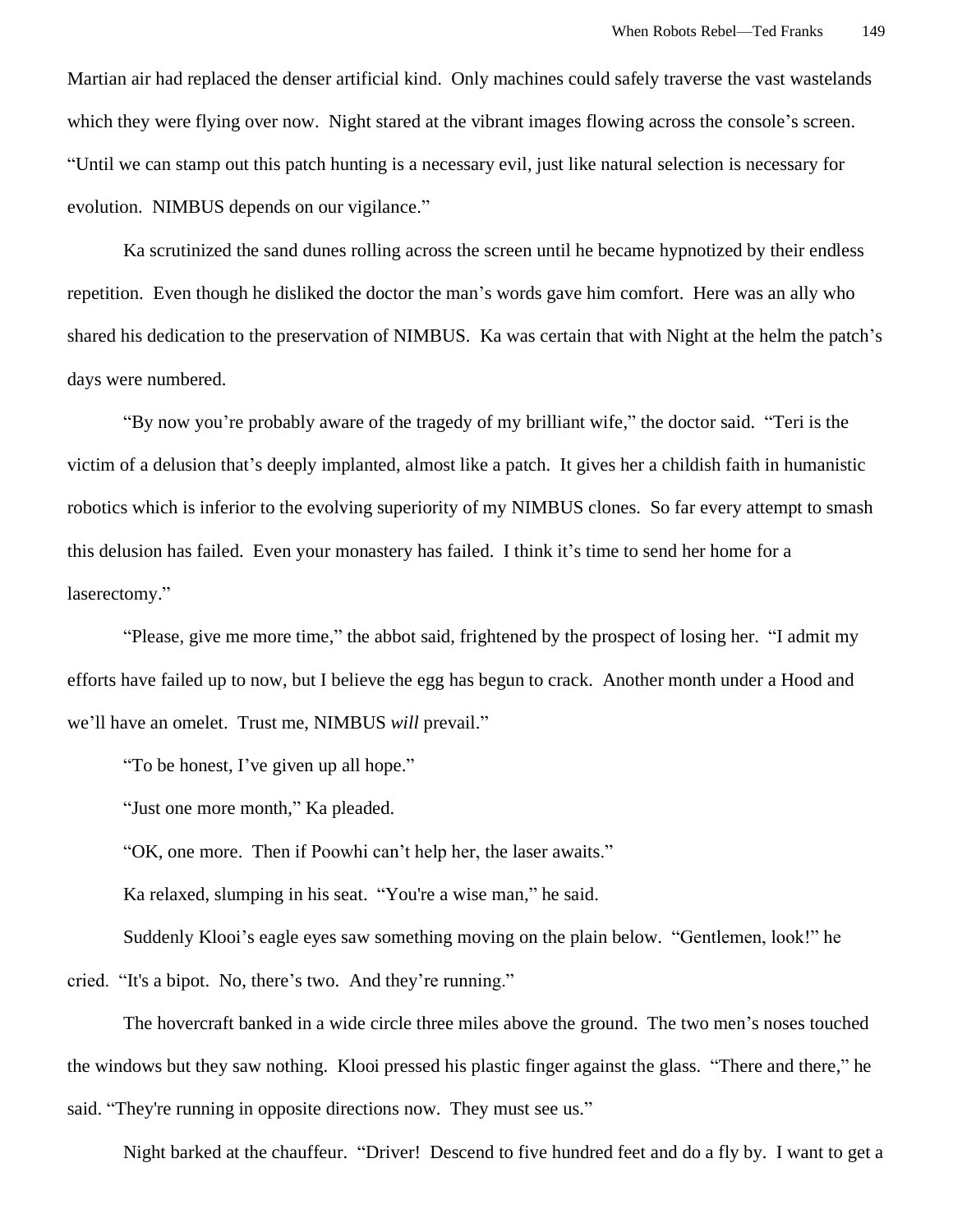good look at them first." He turned to the console and pointed at the screen. "Aha," he said. "See? Those silver dots. It won't be long before they find cover. We must begin at once."

"Wanderers," Ka whispered, watching intently as the tiny figures rushed across the screen. Gradually the two parted ways in a widening arc. Soon one of them would disappear off screen right. Now that they were descending Ka could make out their spindly legs racing across the sand. "Doctor, what happens now?" he asked, feeling a surge of excitement shooting up his spine.

"We begin the hunt, of course," Night said. "Driver, make the bipot on the left target one, and the other target two. Get closer. I want to see their faces."

Ka fell back into the cushions of his seat as the hovercraft accelerated toward their prey. Night's fingers danced over the console's keyboard, setting the coordinates for the attack. His eyes, reflecting the glowing screen, shimmered with a cold blue sheen. "Ready, Klooi?" he asked.

The bipot held up a small silver ball with four buttons on its surface. He tapped two of them and said, "I'm ready. Should I request backup?"

"Sure," Night replied. "But I want our airbots to hold back until I give the order." He smiled like an innocent schoolboy. "Being a fair man I like to give my prey a sporting chance. Unless they're armed of course. Then we shoot without delay."

The doctor pressed a key and a white grid like a spider's web covered the screen. At the same time the hovercraft's camera zoomed in and the fleeing bipot filled the frame. A blinking red dot inched its way toward the target until it was centered on his back.

"I wonder what Sister Te would think of all this," Ka said, feeling whimsical.

"She must never find out," Night hissed. "Understood?" His reaction was so vehement it made Ka cringe. "This hunt's top secret. Besides, we both know that she wouldn't approve."

Mortified, the abbot leaned toward the screen to better observe the figure filling up the screen. The bipot looked like a model similar to Klooi himself. As he turned and looked back his round eyes sparkled in the sun. Suddenly he dropped to the ground and pointed a long metal tube at the hovercraft's camera.

"He's armed!" Night shouted. "Driver, retreat! We'll make another go-around but not so close."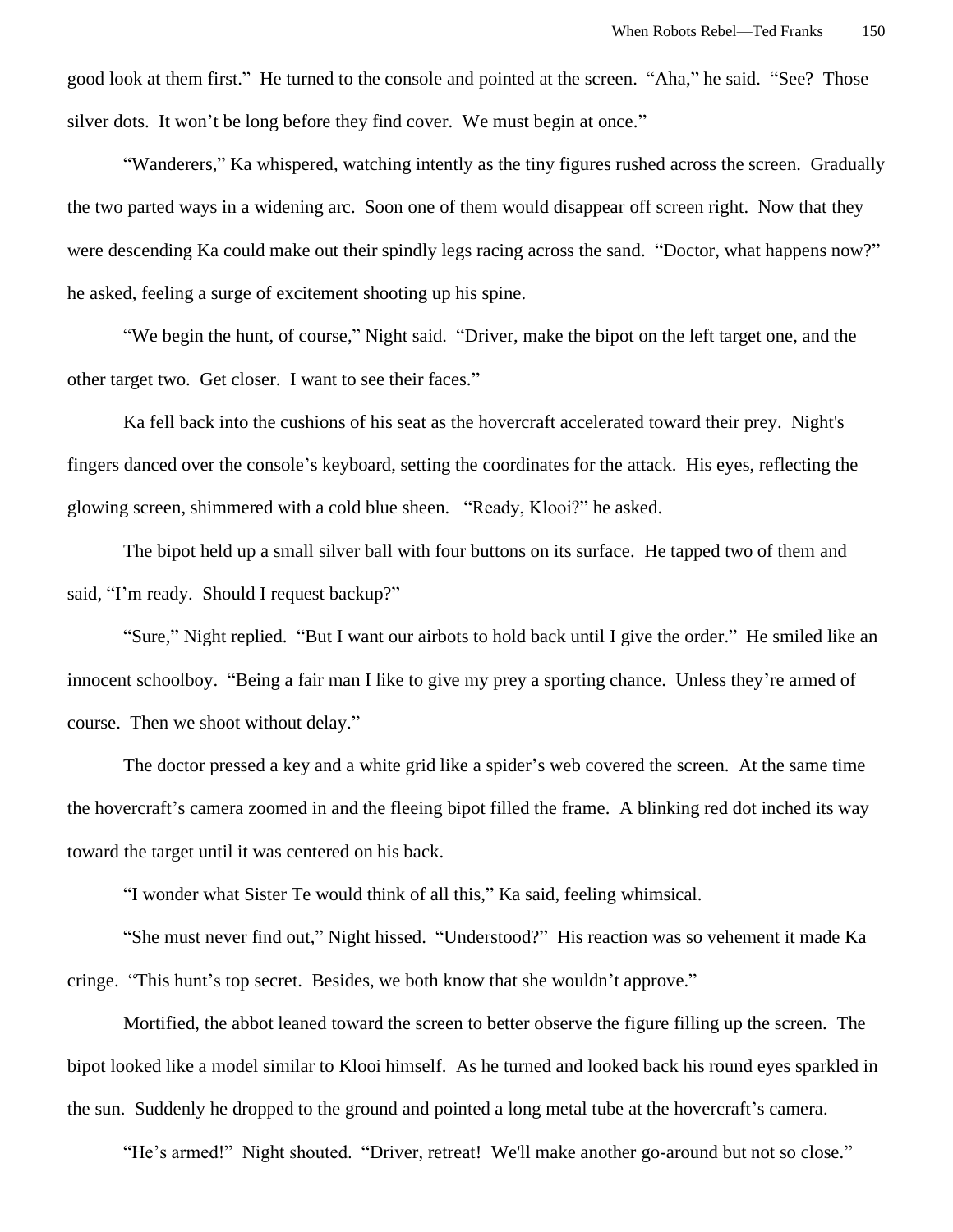Ka was about to look out the window when three large explosions shook the hovercraft, knocking him back into his seat. He quickly strapped on his safety belt. Meanwhile the doctor frantically typed new coordinates while staring at the screen. The bipot was back on its feet and running away. As the hovercraft climbed at a sixty-degree angle Ka could hear the camera buzzing around underneath, keeping their target in range.

"He's got a plasma rifle," Night said, "and I suspect the other does too. We'll retreat and then circle back round. Too bad we didn't bring our Hoods. With the help of NIMBUS we could hit a bullseye every time. Still, I prefer the old fashioned by the seat of your pants chase. It's reckless, but much more fun."

"To a cleaner Mars!" Ka said, shaking his fist. No sooner had he spoken then another plasma bolt roared past. The white pulse almost blinded him when it exploded, missing them by yards.

Klooi peered out the window. "Target two is also armed," he announced.

Dr. Night remained fixated on his screen. "Okay," he said. "Let's try it again. Driver, descend from the north this time and stick to my coordinates precisely. Klooi, signal the airbots. I want them to protect our flank as we go in for the kill."

The hovercraft rolled to the left and dropped down toward target one. As it slowed down, Ka was pushed against his seat belt. He could see their target through the window now, making a run for the safety of a narrow ravine. But halfway there he fell to his knees and aimed his rifle in their direction.

"Fire both missiles!" Night commanded.

Klooi pushed a button and the hovercraft shook. Down on the ground the bipot fired his weapon, rolled over and leaped to his feet. As he sprinted toward the ravine the homing missiles slammed into the sand on either side, exploding in huge fireballs which immolated him instantly.

"Gotcha!" Night hollered. "Now for target two."

As the hovercraft circled around again the last plasma bolt from the destroyed bipot's rifle veered harmlessly off to the west. Soon it burst into a thousand sparks, followed by a loud bang which rattled the skylight above Ka's head.

"Yep, Teri would be aghast at this hunt," the doctor said. "But what she doesn't know won't hurt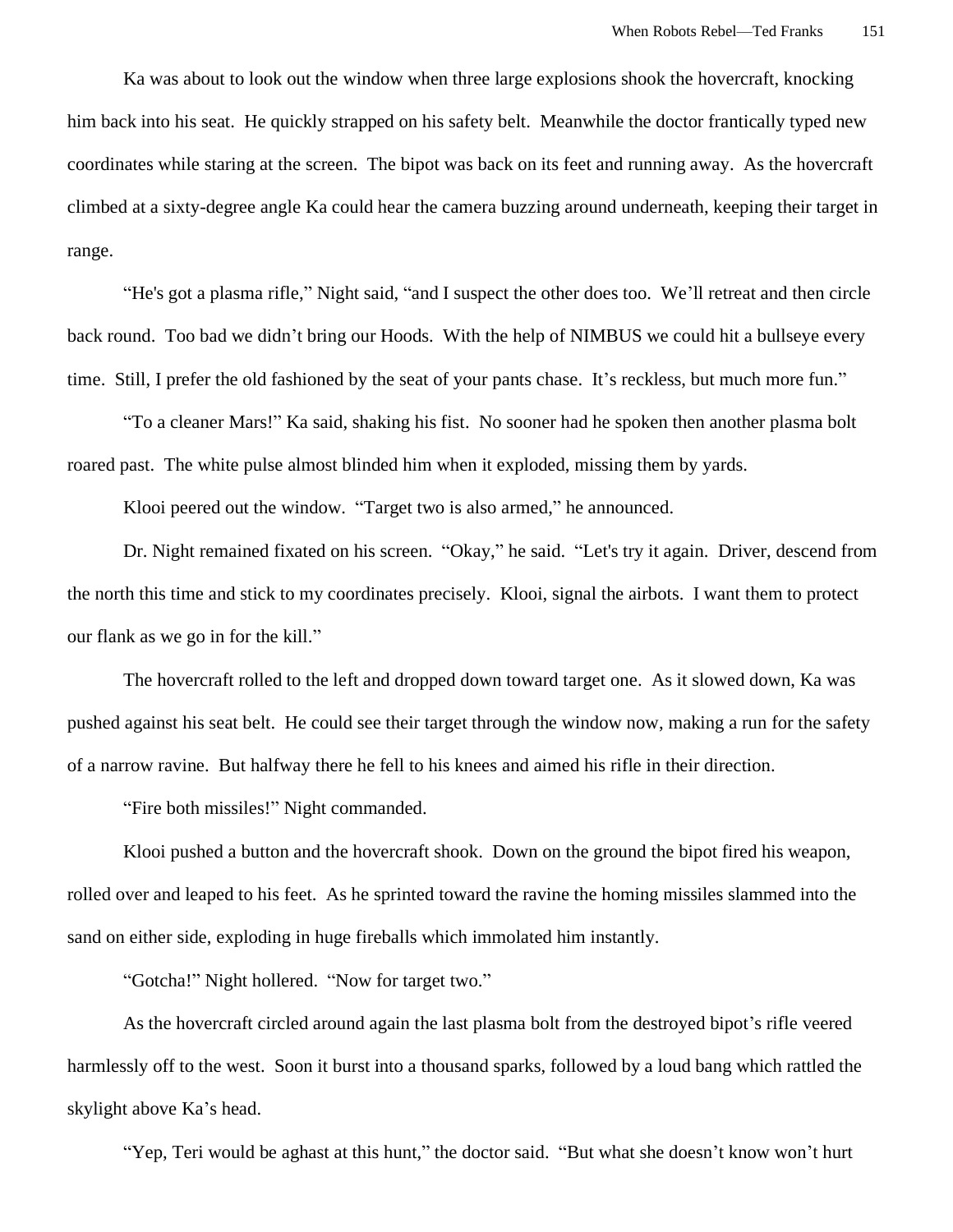her."

"My lips are sealed," the abbot said with a smile.

Now target two appeared on the screen. It was a larger yellow bipot similar to Vagoo, and as the camera zoomed in, he scrambled across the sand. While Night entered new coordinates he said, "You can run, but you can't hide."

Suddenly the bipot turned around and aimed two plasma blasters at the camera. The screen flashed white. "Abort!" the doctor screamed. "Go up! Go up!" Outside, two bubbles of pulsating light shot toward them at tremendous speed. For a second Ka feared the worst, but gradually the pulses dropped beneath them. Before long they exploded, expanding in the sky like blooming orange lilies.

"So these robots are rebels?" Ka asked nervously.

"Of course," Night said. "They're armed." The hovercraft stopped climbing and turned around. Below a huge crack opened in the plain and zigzagged toward the east, deepening as it went. "He'll attempt to hide in that canyon," the doctor said. "Driver, go after him and hurry!"

Below, the tiny speck of metal was moving toward the gorge. Ka tried to keep his eyes on the screen, but he was pressed back into his seat by the surge in velocity. "What's gone wrong?" he wondered aloud. "Why do our servants shoot at us?"

"It's that damn humanistic software," Night said. "Add a patch and voila, you've got a rebel."

The camera zoomed in on the fleeing rebel until the blinking red dot covered its face. For a second time Klooi pushed a button that sent missiles shooting through the air. Two trails of white smoke curved in a gentle arc as the deadly payload descended. Ka counted under his breath as the missiles overtook the bipot. In a split second he was obliterated in the twin explosions that erupted around him. But to everyone's surprise out of the fireballs came a last shout, a single plasma bolt aimed with precision. As it tore through the air on a collision course with their hovercraft, Night pounded a fist against the console and shouted, "Driver, abort!"

Brother Ka was thrown back into his seat by their sudden acceleration to maximum speed. The doctor tried to type at the keyboard but he was held back by the centrifugal force. Klooi accidentally pressed